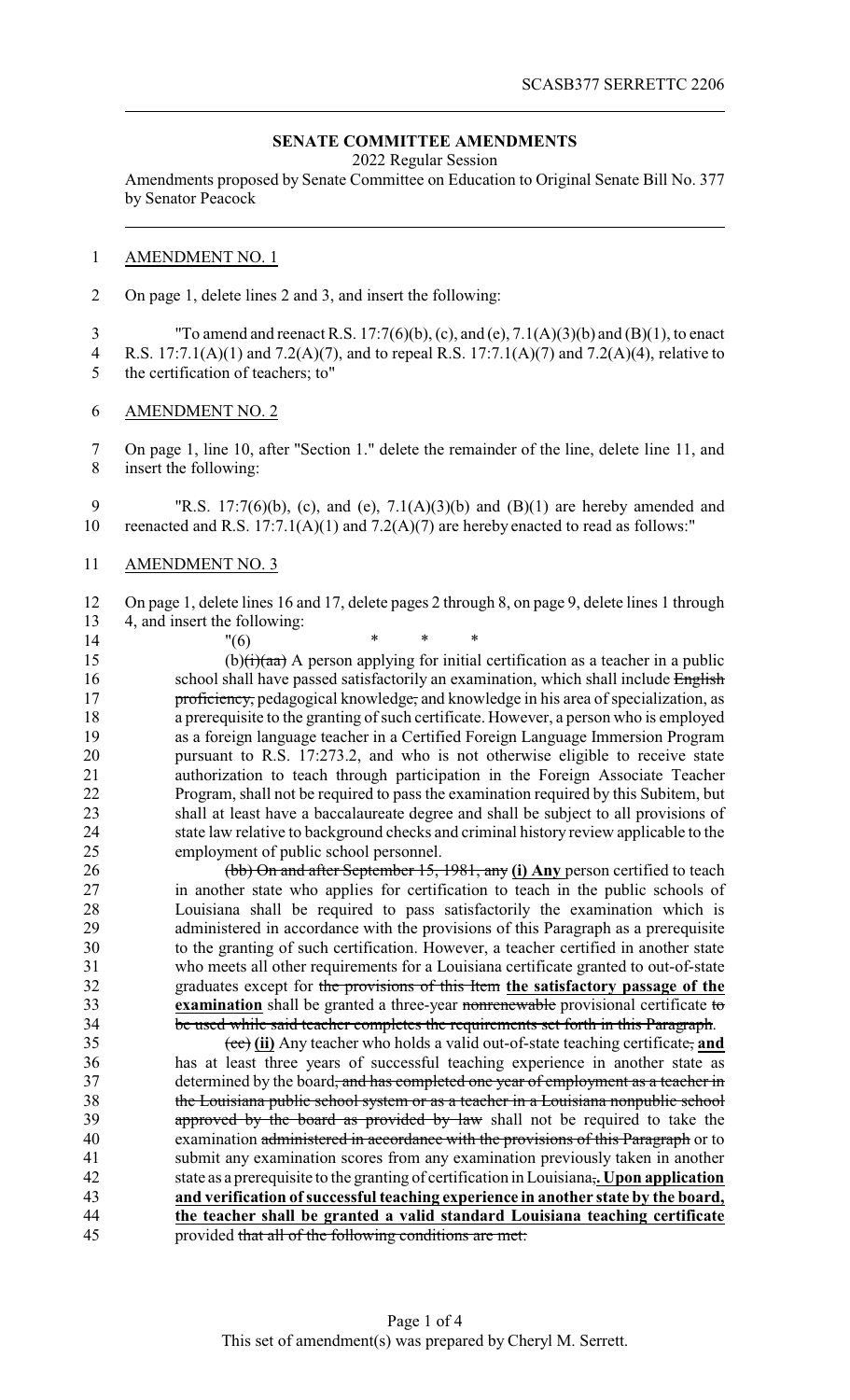(aaa) The **the** teacher meets all other requirements for **background checks and criminal history reviews** a Louisiana certificate as may be required by law and board policy.

 (bbb) The local superintendent or his designee of the public school system employing the teacher, the local superintendent of the school system operating the nonpublic school employing the teacher, if applicable, or, if not applicable, the principal of the approved nonpublic school employing the teacher has recommended 8 the teacher for employment for the following school year subject to the receipt of a<br>9 valid Louisiana teaching certificate valid Louisiana teaching certificate.

 (ccc) The local superintendent or his designee of the public school system employing the teacher, the local superintendent of the school system operating the **nonpublic school employing the teacher, if applicable, or, if not applicable, the** 13 principal of the approved nonpublic school employing the teacher has requested, on 14 behalf of the teacher, that the teacher be granted a valid Louisiana teaching certificate.

 (dd) **(iii)**The examination shall be administered to each student in a teacher education program at a public college or university in Louisiana prior to graduation and shall be administered to **other applicants**teachers certified in other states at any 19 time such examination is offered. The board shall prescribe other qualifications and requirements and shall consider other factors.

21 (ii)(iv) The state superintendent of education shall administer the aforementioned policy of the board. In such administration of **administering** the policy, the superintendent shall choose the appropriate testing instrument, shall 24 conduct all necessary research to validate the applicability of the instrument to teacher education programs within the state of Louisiana, and shall conduct all teacher education programs within the state of Louisiana, and shall conduct all necessary research to determine the level at which the examination is satisfactorily completed. During the conduct of the research and in the preparation of the testing instrument, the superintendent shall meet with and consider the suggestions of individual classroom teachers, representatives of teacher organizations, deans of education of the public colleges and universities of the state, and representatives of each of the governing boards for higher education.

32 (iii) **(v)** Any applicant seeking certification may apply for and take any required test or tests without limitation as to the frequency of applications or testing.

 (iv) **(vi)**The state superintendent of education shall annually submit a report 35 to the House Committee on Education and the Senate Committee on Education<br>36 to the examination administered pursuant to this Paragraph. Such report shall relative to the examination administered pursuant to this Paragraph. Such report shall include but not be limited to the following: the number of persons to whom the examination was administered; the educational background and teaching experience of such persons; the number of persons successfullycompleting the examination; the effectiveness of the examination; and any suggestions for improving the examination.

 (c) Any person who fails **holds at least a masters degree in the subject area in which he is seeking employment or any person who meets all other certification requirement except he failed** to successfully pass the original examination required by Subparagraph (b) of this Paragraph. but who meets all other examination required by Subparagraph (b) of this Paragraph, but who meets all other certification requirements and **but** who scored within ten percent of the score 47 required for passage on the original examination selected by the state superintendent of education, may be employed **as a teacher** for a period not to exceed one year **five years** in the following manner:

 (i) The state superintendent of education, upon receipt of a signed affidavit by the president and superintendent of the school board to which such person has applied for employment that there is no other applicant available for employment for a specific teaching position who has met the requirements of this Section **and who has agreed to participate in a mentorship program offered by the school board**, may issue an emergency teaching permit to such person. Such permit shall be in effect for not more than one year **five years** but may be renewed twice. Such renewal of the permit shall be accomplished in the same manner as the granting of the original permit. The granting of such emergency teaching permit shall in no way affect, reduce, or waive the requirement that the person successfully complete the aforementioned examination.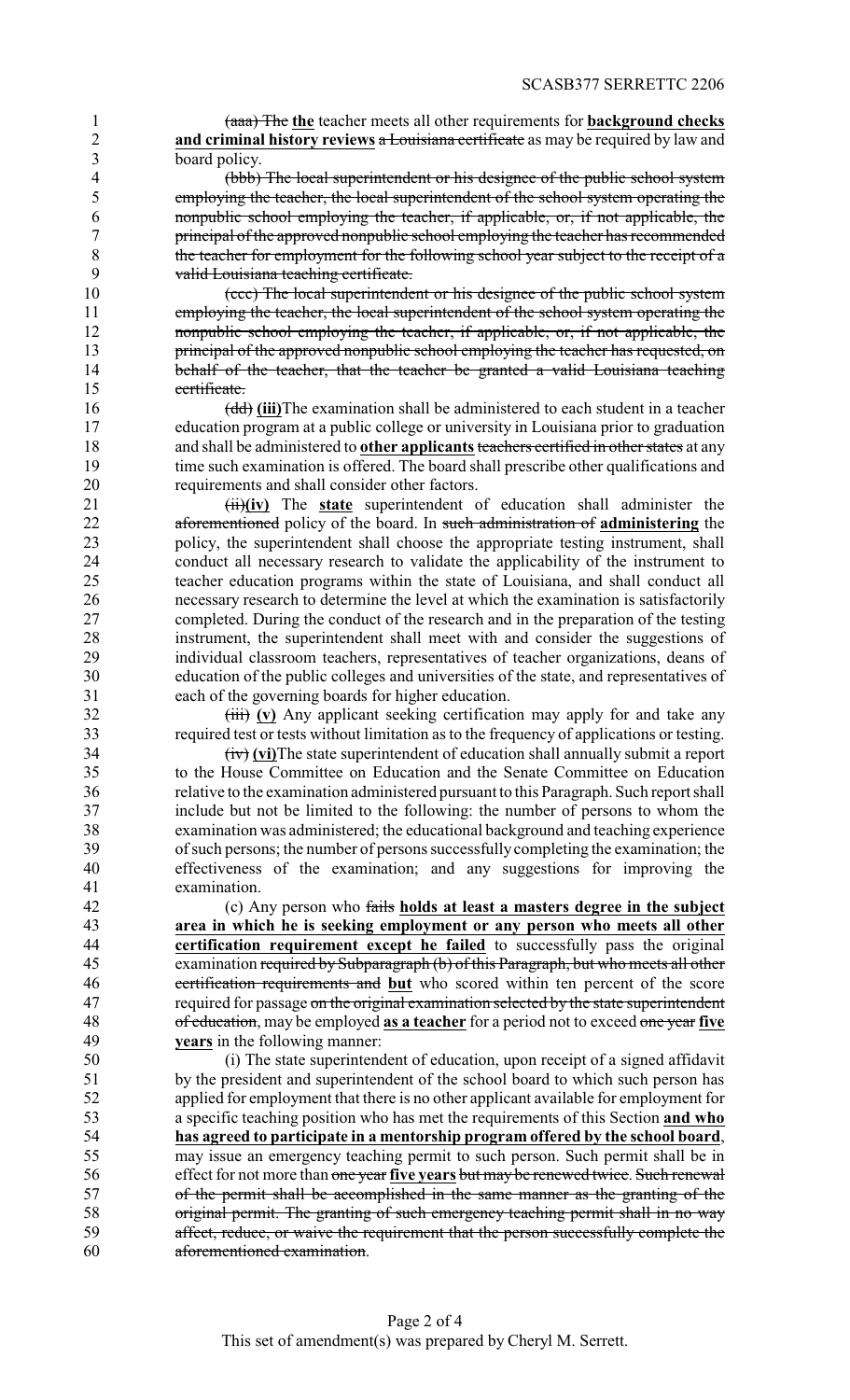**(ii)** At any time the person **who failed to pass the exam** successfully passes the examination**,** he **shall be certified and** may be employed on a permanent basis. **(iii) After five years of effective teaching evaluations pursuant to R.S. 17:3902 and upon a signed affidavit of a superintendent of a school system recommending to employ the person for the following school year subject to the**

 **receipt of a valid Louisiana teaching certificate, the person shall be granted a valid standard professional level teaching certificate by the state superintendent of education, subject only to passing all provisions of law relative to background checks and criminal history review.**

 (ii)**(iv)** The period herein provided for the employment of **during which** a 11 teacher **is working** with an emergency teaching permit granted under the provisions of this Paragraph shall not count toward tenure.

 (e) The board shall not adopt any policy, rule, regulation, or other measure that limits or restricts the number of times a temporary employment permit may be issued to any teacher who meets all other requirements of current board policy, has 17 applied for employment for a specific teaching position for which position there is no other applicant available for employment who has met the requirements of this Paragraph, has the recommendation of the superintendent of the school system 20 employing such teacher, and has had a successful local evaluation for the previous four years prior to such issuance. Any such policy, rule, regulation, or other measure 22 in effect on July 1, 1993 shall be null and void.

24 §7.1. Certification of teachers; certification of principals and superintendents;<br>25 certification of school psychologists certification of school psychologists

 A. In carrying out its responsibilityto prescribe the qualifications and provide 27 for the certification of teachers under authority of R.S. 17:7(6), the qualifications and requirements established by the State Board of Elementary and SecondaryEducation for certification of any applicant for certification who completes an approved teacher education program in Louisiana shall include but not be limited to the following:

 **(1) Beginning with the 2024-2025 academic year, that each approved teacher education programshall not require more than onehundredandtwenty semester hours of college credit for degree completion, inclusive of or any classroom observation time or mentorship requirements.**<br>35

35 \* \* \* \* (3) \* \* \*

\* \* \*

**\*** \* \* \*

 (b) An applicant who has passed all requisite examinations covering pre- professional skills and content knowledge but who does not meet the requirement of Subparagraph (a) of this Paragraph may be certified if he completes a post- baccalaureate program as provided in this Subparagraph. **or he may be employed as a teacher for a period not to exceed five years in the following manner:**

 **(i) The state superintendent of education, upon receipt of a signed affidavit by the president and superintendent of the school board to which such person has applied for employment that there is no other applicant available for** employment for a specific teaching position who has met the requirements of **this Section, may issue an emergency teaching permit to such person. Such permit shall be in effect for not more than five years.**

 **(ii) After five years of effective teaching evaluations pursuant to R.S. 17:3902 and upon a signed affidavit of a superintendent of a school system recommending to employ the person for the following school year subject to the receipt of a valid Louisiana teaching certificate, the person shall be granted a valid standard professional level teaching certificateby the state superintendent of education, subject only to passing all provisions oflaw relative to background checks and criminal history review.**

 (i) Such an applicant for admission to a post-baccalaureate program may be granted conditional admission following a satisfactory personal interview by the program's admissions officer.

 (ii) If the program awards credit hours, the applicant shall achieve a grade 59 point average of 3.00 or higher in post-baccalaureate program courses by the end of his first twelve credit hours and successfully complete the program.